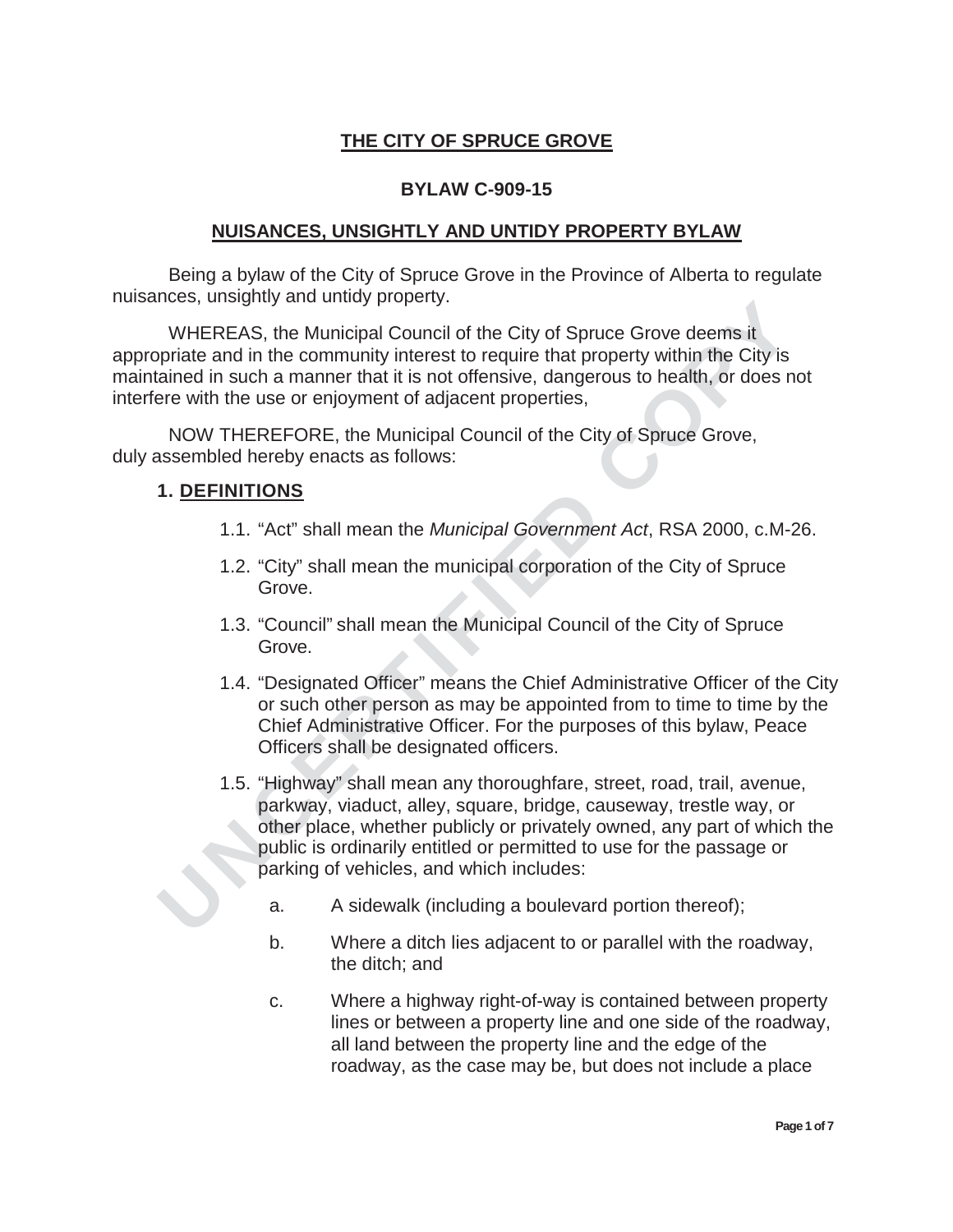declared by the Lieutenant Governor in Council not to be a highway.

- 1.6. "Junked Vehicle" shall mean a vehicle that subject to the time limits contained in section 2.2:
	- a. Is in a wrecked, partly wrecked, dismantled, partly dismantled, inoperative or abandoned condition, or is determined to be not roadworthy and is not located in a building or located on the property such that it can be concealed from view; or
	- b. Is not located in a building and does not form part of a business enterprise lawfully being operated on that property.
- abuilding or located on the property such that it can<br>be concealed on the property such that it can<br>be concealed from view; or<br>b. Is not located in a building and does not form part of a<br>building or located in a building a 1.7. "Nuisance" means any use of or activity upon any property which in the opinion of a designated officer is dangerous to health, or has or may have a detrimental impact upon any person or other property in the neighborhood, or which creates an unreasonable interference with the use or enjoyment of other property, and without limiting the generality of the foregoing, includes the posting or exhibiting of posters, signs, billboards, placards, writings or pictures upon any fence or wall on any property, where the same are accumulated and become in a dilapidated and unsightly condition whether or not their posting or exhibiting is permitted by this or any other bylaw.
	- 1.8. "Occupant of Land" means the owner of any lot or parcel of land within the City of Spruce Grove whether or not a dwelling place is present on the land. For the purposes of this bylaw the "Occupant of Land" shall also be deemed to be the occupant of that portion of any highway within the City and subject to the direction, management and control of the Council of the City of Spruce Grove and which adjoins his or her land and lies between the boundary of his or her land and the middle line of the highway.
	- 1.9. "Peace Officer" means a member of the Royal Canadian Mounted Police, a Peace Officer appointed under the Peace Officer Act, or a City Bylaw Officer.
	- 1.10. "Person" shall mean any individual, corporation, firm, partnership, association, society, or registered company.
	- 1.11. "Property" includes any lands, buildings or premises in the City of Spruce Grove.
	- 1.12. "Public Lands" shall mean all lands under the ownership and control of Her Majesty the Queen in the Right of Canada, Her Majesty the Queen in the Right of Alberta, or the City of Spruce Grove.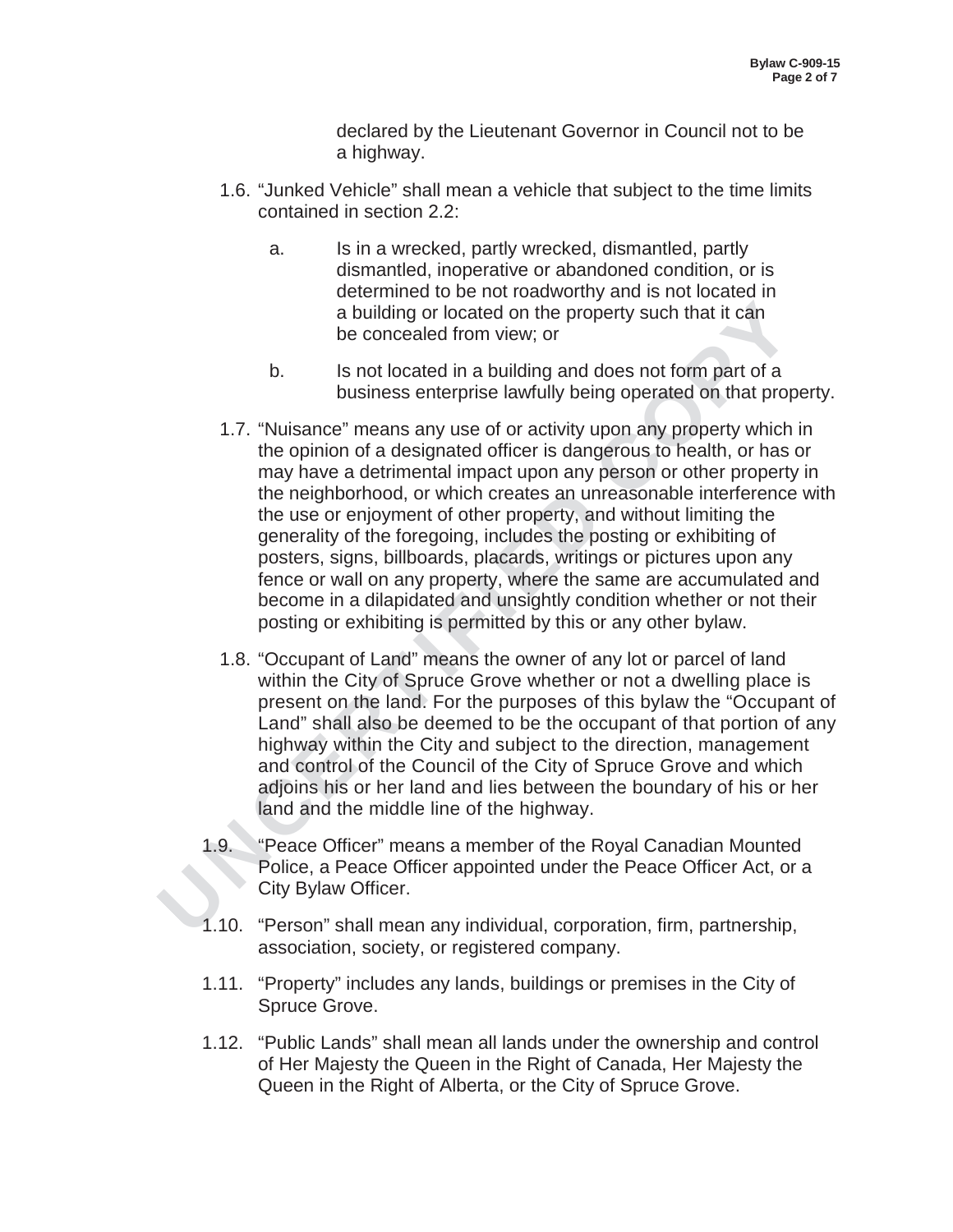- 1.13. "Refuse" shall mean junked articles including but not limited to solid wastes, including broken dishes, tins, glass, rags, clothing, paper, cardboard, food containers, grass cuttings, shrubbery and tree prunings, weeds and garden waste, abandoned vehicles, tires, residential furnishings, household appliances, animal feces or garbage bags.
- 1.14. "Untidy" or "Unsightly" property shall mean:
	- a. A property that, because of its condition or the accumulation of refuse, is detrimental to the use and enjoyment of the surrounding area or neighbouring properties;
- a. A property that, because of its condition or the accumulate of refuse, is detrimental to the use and enjoyment of the surrounding area or neighbouring properties;<br>
b. In respect of a structure, includes a structure whos b. In respect of a structure, includes a structure whose exterior shows signs of significant physical deterioration, serious disregard for general maintenance, upkeep or repair, or that in the opinion of a designated officer, is dangerous to public safety; or
	- c. In respect of land, includes land that shows signs of a serious disregard for general maintenance or upkeep or if in the opinion of a designated officer, an excavation hole is dangerous to public safety or property.
	- 1.15. "Vehicle" means a device in, on or by which a person or thing may be transported or drawn on a highway.

# **2. DUTIES AND COMPLIANCE**

- 2.1. No person being the owner or occupant of land or premises within the City shall permit the land or premises to be or remain in a nuisance, unsightly or untidy condition.
- 2.2. No person shall permit or allow a junked vehicle to remain in any part of a yard in any residential district, for more than fourteen (14) successive days.
- 2.3. No person shall cause, permit or allow refuse, metal, appliances, tires or animal feces to accumulate or be upon lands owned or occupied by him, or under his responsibility, or upon public lands adjoining lands owned or occupied by him, or under his responsibility.
- 2.4. No person shall cause, permit or allow refuse, metal or wood to accumulate in any open structure attached to any building within the City except in containers, bins, drawers, shelves and areas provided for temporary storage. No storage shall be allowed in the front or side yard of any property in a residential area.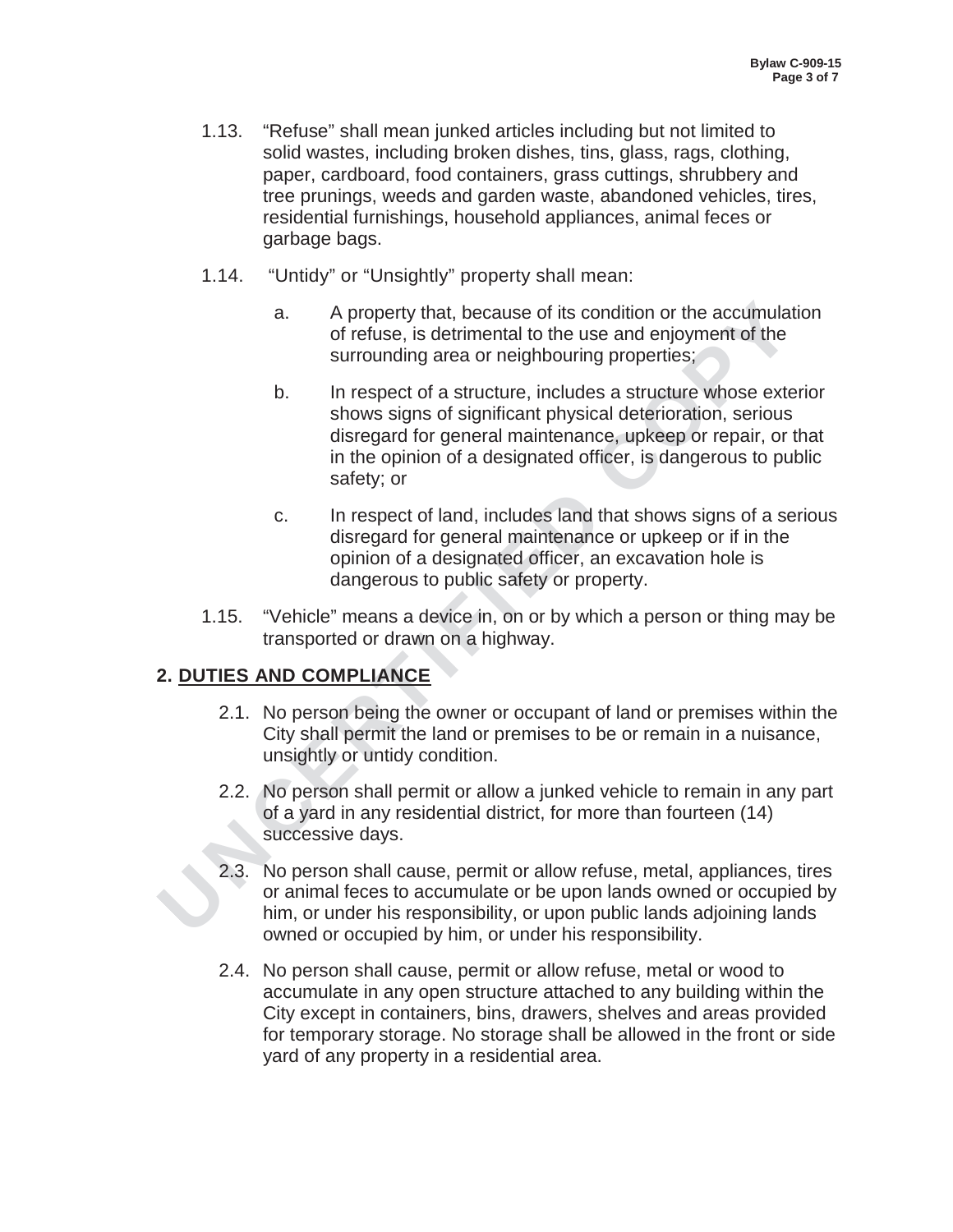- 2.5. It shall be in contravention of this bylaw and an offence for an owner of land within a residential area, to allow or condone any of the following acts:
	- a. The accumulation or storage of any building materials, whether new, used or secondhand, on any lands or premises where the owner of the lands or premises is not in possession of a valid building permit referring to such materials and lands or premises unless the building materials are to be used for the maintenance or repair of a building as permitted by Bylaw C-824-12, Land Use Bylaw as amended;
	- b. The accumulation of automobile parts or appliance parts or accessories in any part of a yard in any residential district;
	- c. The parking of vehicles on a front or side yard in any residential district except on a designated driveway, created for that purpose;
	- d. No person shall cause, permit or allow for the storage, repair, cleaning, maintenance, collection or servicing of mechanical equipment including but not limited to bulldozers, graders, backhoes, pay loaders, cranes, tractors, semi-trailers, or similar heavy equipment within a residential area.

# **3. NOTICE BY A DESIGNATED OFFICER**

materials are to be used for the maintenance or repair of a building<br>are to be used for the maintenance or repair of a building<br>permitted by Bylaw C-824-12, Land Use Bylaw as amen-<br>b. The accumulation of automobile parts o 3.1. Where any lands or premises in the City are in the opinion of the designated officer, untidy, unsightly or of a nuisance condition, a designated officer may give notice in writing to a person who is under a duty imposed by this bylaw to prevent such a condition to remedy the same, and the designated officer may direct that this be done in such a manner as he or she deems advisable on or before a day to be named in the notice.

# **4. INSPECTIONS**

4.1. After giving reasonable notice, a designated officer is authorized to enter any lands, buildings or premises other than a dwelling house to inspect for conditions that may constitute a nuisance, or contravene or fail to comply with the provisions of any bylaw and such designated officers may order the owner or occupant thereof to remedy any condition which is deemed to be in contravention of this or any bylaw in the City. This is pursuant to Section 542 of the *Municipal Government Act* for the purpose of ensuring compliance with this bylaw.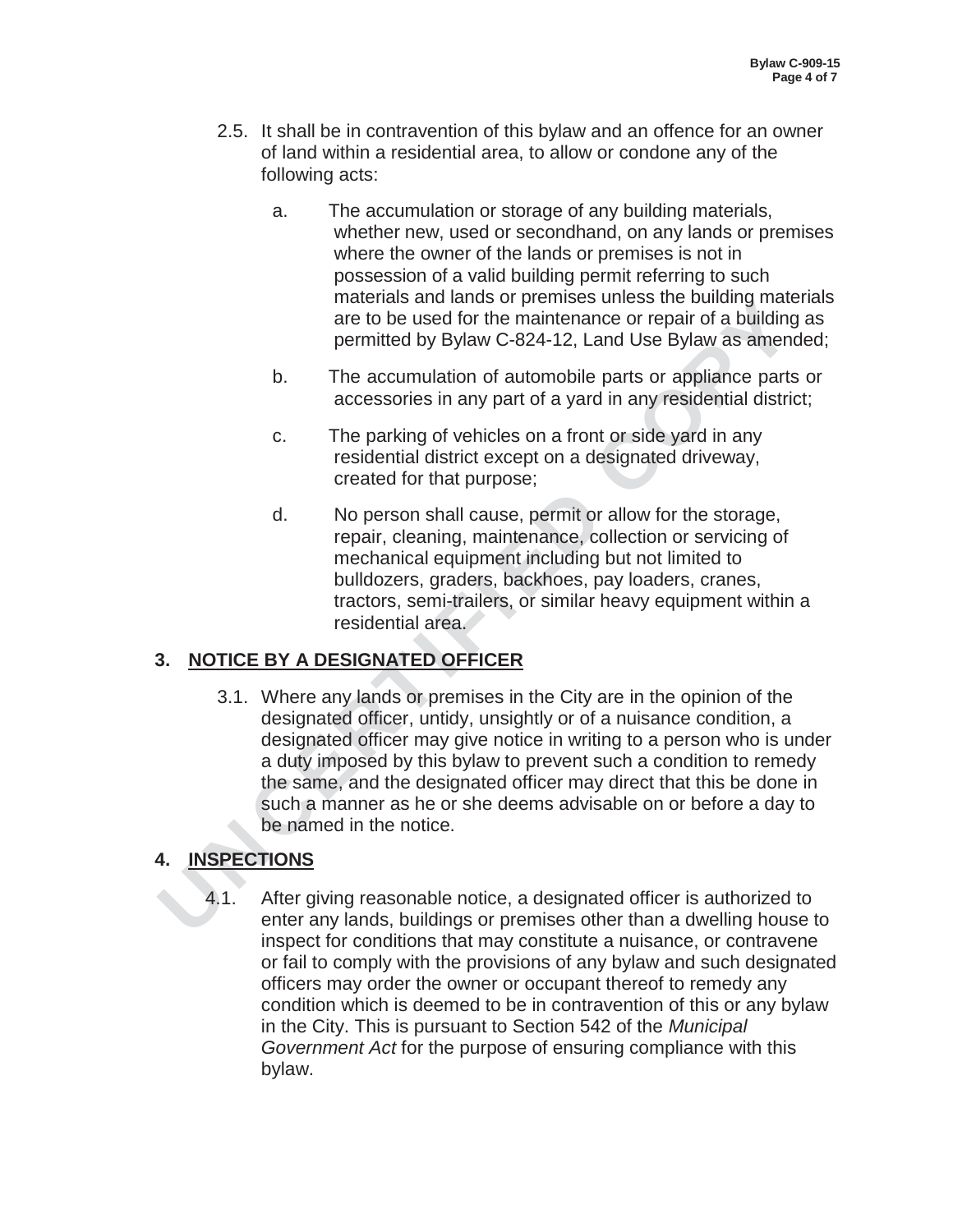# **5. DELIVERY OF THE NOTICE**

- 5.1. After the inspection is completed a designated officer may issue a notice. The notice must specify a deadline for compliance and may give any specific instructions to remedy the nuisance.
- 5.2. The designated officer may allow up to thirty (30) days from the date of delivery of the notice for its compliance.
- 5.3. The City must serve the notice by delivering it or sending it by registered mail to the owner of the property, and may also;
	- a. Post it to the door of a building or in any other conspicuous place on the property, and service is effective on the day of the posting; or
	- b. Deliver it in person or mail it to any other owner, tenant or agent.

## **6. PENALTIES**

- 6.1. If a designated officer believes on reasonable and probable grounds that an offence has been committed or that an owner has not complied with the notice by the specified deadline, he may issue a ticket for a fine of:
	- a. \$250.00 for a first offence by that owner; and
	- b. \$500.00 for any subsequent offences by that owner.
- 6.2. If a designated officer finds there is a contravention of this bylaw the designated officer may, by written order, require the occupant of land to remedy it if the circumstance so require. The order may:
	- a. Direct an occupant of land to stop doing something, or to change the way in which the person is doing it;
- 5.3. The City must serve the notice by delivering it or sending it by registere<br>
mail to the owner of the property, and may also;<br>
a. Post it to the door of a building or in any other conspicuous pl<br>
on the property, and s b. Direct an occupant of land to take any action or measures necessary to remedy the contravention of this bylaw, including the removal or demolition of a structure, and if necessary, to prevent a reoccurrence of the contravention;
	- c. State a time within which the occupant of land must comply with the directions; and
	- d. State that if the occupant of land does not comply with the directions within the specified time, the City will take the action or measure at the expense of the person.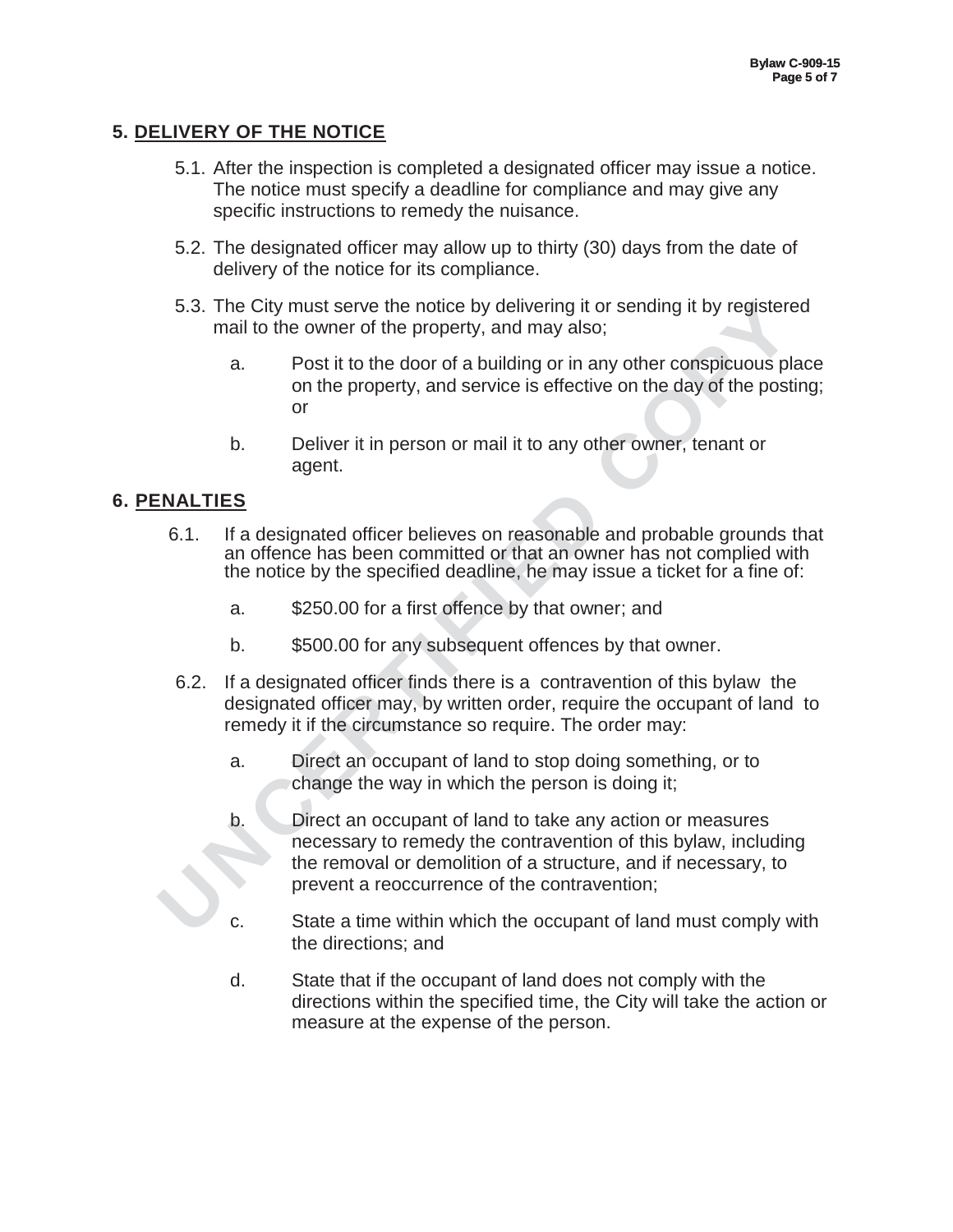- 6.3. An Order issued under Section 6.2 is an Order issued under Section 545 of the *Municipal Government Act*
- 6.4 Where the occupant of the land neglects or refuses to pay the City the costs incurred to bring lands into compliance with the notice, the City may cause these costs to be added to the tax roll as a charge against the lands of the owner in the same manner as taxes and with the same priority as to lien and to payment thereof as in the case of ordinary municipal taxes.

# **7. RIGHT OF APPEAL**

- 7.1. An owner who considers himself or herself aggrieved by a written Ord<br>
of the Order by a designated officer that relates to the property may seek a re<br>
of the Order by Council by filing a notice of appeal under Sectio 7.1. An owner who considers himself or herself aggrieved by a written Order given by a designated officer that relates to the property may seek a review of the Order by Council by filing a notice of appeal under Section 547 of the *Municipal Government Act.* 
	- 7.2. A notice of appeal shall be accompanied by an administrative fee of:
		- a. if a residential property \$100.00; or
		- b. If a business property \$200.00.
	- 7.3. In the event that the Council of the City rules in favour of the appellant and revokes or varies the Order, the administrative fee shall be fully refunded.
	- 7.4. A notice of appeal shall be in writing and shall set out:
		- a. The name and address of the appellant;
		- b. A copy of the Order in respect of which the review is being sought;
		- c. The legal description of the land affected; and
		- d. The grounds upon which the request for review is based.
	- 7.5. A notice of appeal shall be delivered personally or sent registered mail to the General Manager of Corporate Services within fourteen (14) days of the date the notice is issued.
	- 7.6. The Council of the City shall review and determine appeals as called for in Section 547 of the Act.
	- 7.7. The General Manager of Corporate Services shall, on determination of the appeal, send a copy of the decision together with the written reasons, if any, to the appellant by registered mail.